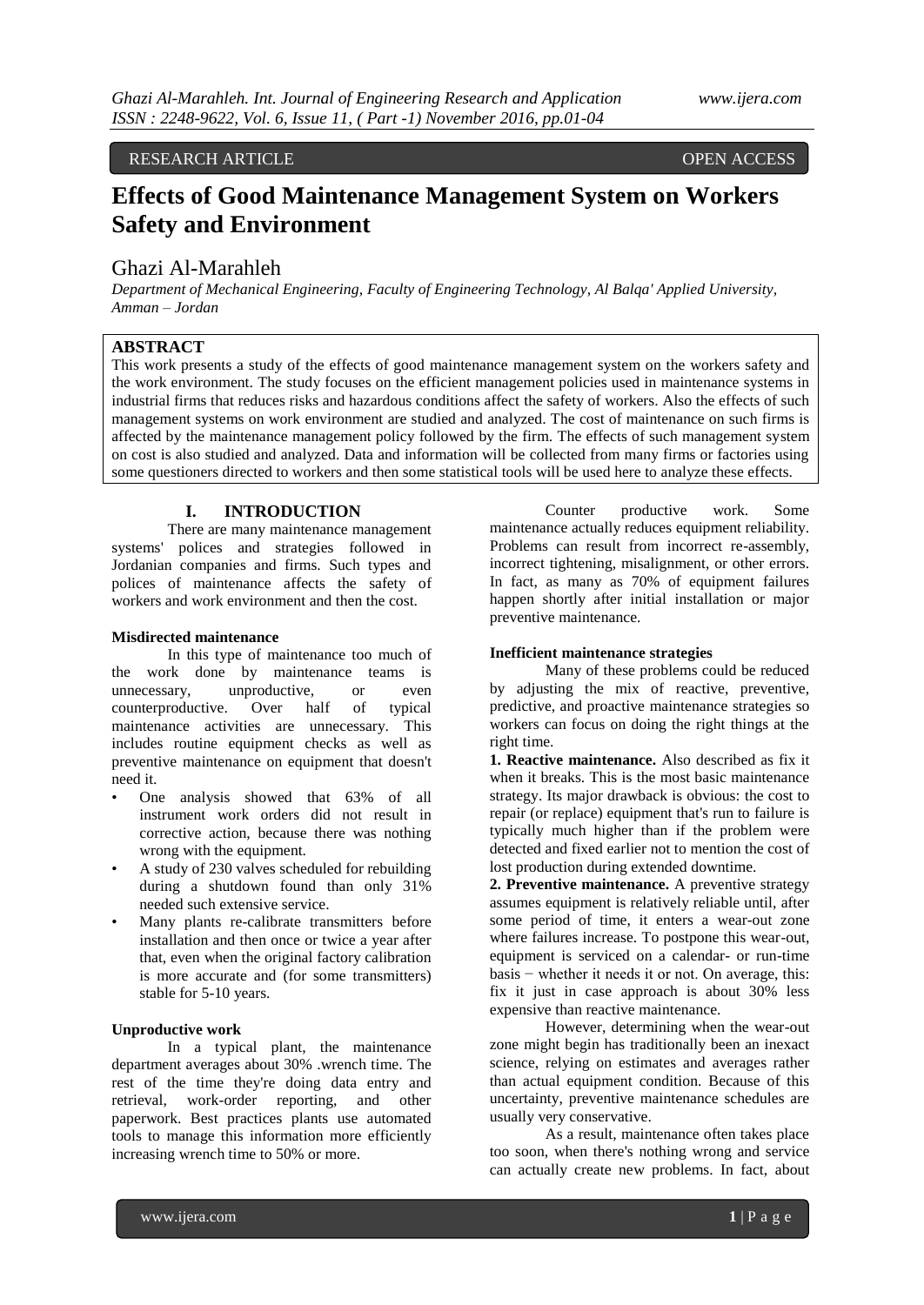30% of preventive maintenance effort is wasted, and another 30% is actually harmful.1 But there's an even bigger problem: only about 6% of equipment follows a time-based "wear-out" pattern. For most other equipment over 90% − failures typically result from the cumulative effects of events or conditions that can occur at any time. That means schedule-based preventive maintenance can also come too late, after the damage has begun.

**3. Predictive maintenance.** The third strategy overcomes these drawbacks by constantly monitoring actual equipment condition and using the information to predict when a problem is likely to occur. With that insight, you can schedule maintenance for the equipment that needs it and only what needs it − before the problem affects process or equipment performance. That's a great way to improve maintenance productivity, as well as reduce costs for repairs and unexpected downtime.

A best-practices plant uses predictive maintenance for most equipment where condition-monitoring is practical, limiting reactive and preventive strategies to equipment that's not process-critical and will cause little or no collateral damage if run to failure.

**4. Proactive maintenance.** which analyzes why performance is degrading and then corrects the source of problems. The goal is not just to avoid a .hard failure, but to restore or even improve equipment performance.

For example, a valve failure might be caused by excess packing wear, which in turn was caused by poor loop tuning that caused the valve to cycle continuously. Retuning the loop will prevent further failures while also improving process performance.

The best-practices plant of the future will actually spend more on maintenance to include this proactive approach in their arsenal and more than regain the investment in increased plant efficiency.

Operators typically have extensive .realworld knowledge of the plant and the process. But instead of using this know-how to improve operations, they spend much of their time and talent reacting to unexpected situations a productivity drain that limits the number of loops they can manage effectively.

This productivity problem often begins with instruments, valves, and process equipment or entire loops − that don't perform as they should, requiring intense operator intervention to maintain control.

When something does go wrong, the flood of data and alarms that operators have to deal with can make it harder for them to find and fix the problem, or even obscure other process conditions

and events that need their attention. Better alarm and alert management is needed to ensure that the right people get the right information at the right time to guide their actions.

Some plants rely on abnormal situation management programs to provide this guidance. But greater productivity gains are possible by focusing on abnormal situation prevention. Using predictive maintenance and similar strategies to correct or avoid potential problems before they require operator intervention.

## **Workplace accidents in Jordan-Statistics**

There is no database for work-related accidents in Jordan, except for statistics issued by the Social Security Corporation (SSC).

However, institutions registered with the SSC employ only 62 per cent of the total workforce in Jordan, the Phenix Centre for Economic and Informatics Studies said in a statement released on the occasion of World Day for Safety and Health at Work, annually observed on April 28.

The weak implementation of safety standards in some workplaces is related to "ineffective inspection campaigns by authorities".

SSC statistics showed that there were 11,789 workplace-related accidents among subscribers in 2014. Of those, 19 per cent were among migrant workers and 6.3 per cent among working women.

Injuries in the transformative industries sector topped the list with 38.2 per cent, followed by retail (14 per cent), while the hospitability sector came third with 13 per cent among hotel employees and 12 per cent among restaurant workers.

Since the establishment of the SSC in 1978 and until last year, total work related injuries stood at 447,000 with 2,400 deaths. Phenix Centre called on the government to ratify the International Labour Organizations' resolutions related to work safety to ensure a better and safer work environment.

The UN said every year some 2 million men and women lose their lives through accidents and diseases linked to their work.

In addition, there are 270 million<br>onal accidents and 160 million occupational accidents and 160 million occupational diseases each year, costing \$2.8 trillion in lost working time and expenses for treatment, compensation and rehabilitation.

To predict the effects of good maintenance system on workers' safety and work environment the questioners are used here depending on the following assumptions: first, the good maintenance system has a strong positive effect on workers' safety by decreasing number of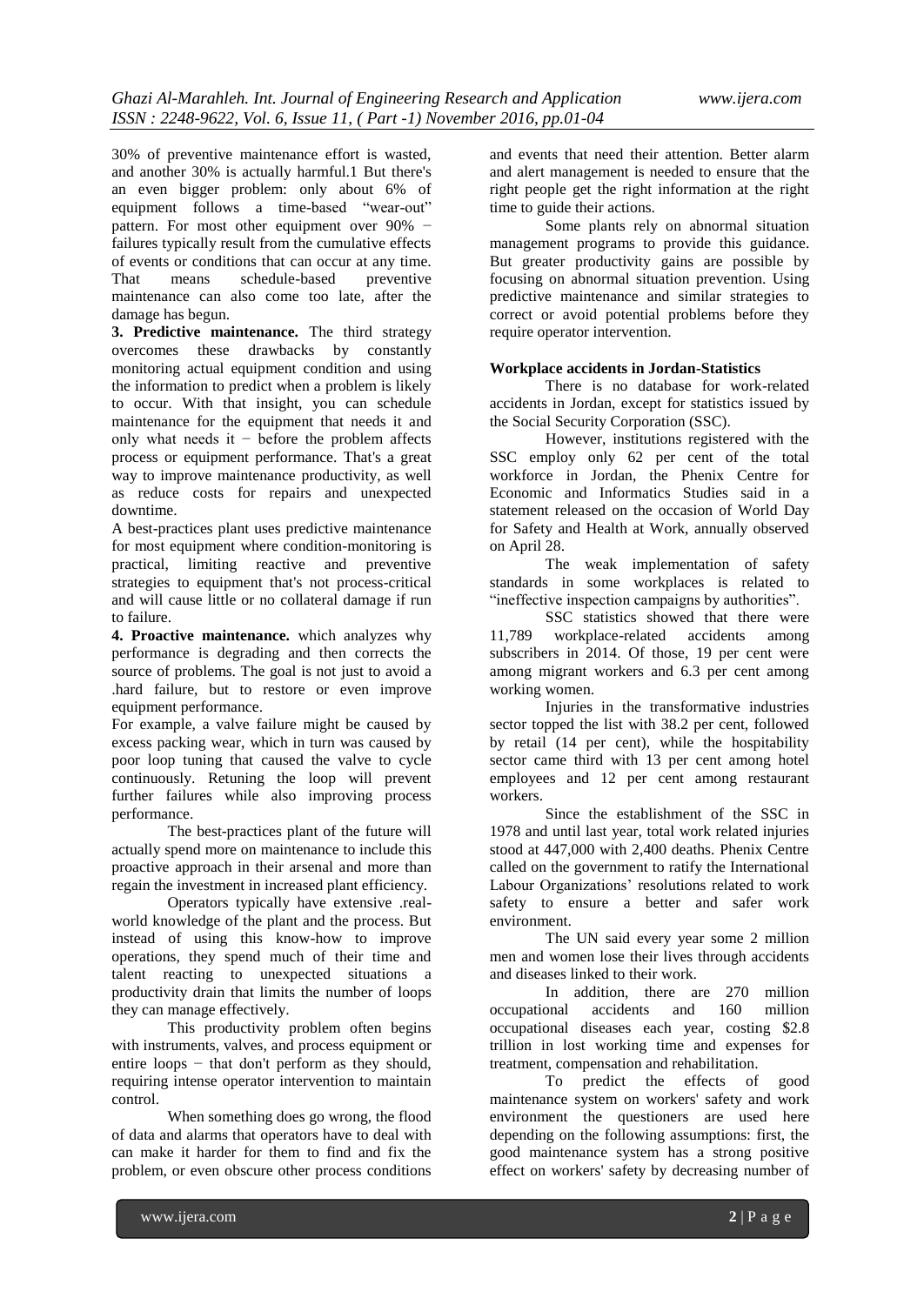works accidents and also machines downtimes. Also as such parameters are improved the productivity of the firms is increased. Second, as last parameters are improved the work environment is enhanced.

# **II. LITERATURE REVIEW**

The maintenance activity isn't a purpose in itself, it's a necessity of which "the production suffers" and the financial agent "considers too expensive". There are many researches discussed this issue but little of them investigate and make experimental investigation. Vasile D. et al. (2010) discussed the conflict between the production units and the maintenance department, not only for a short term, but, sometimes, for a long term, imposing a rigorous definition of each person's responsibilities. Considering the mutations in the industrial equipments' technical complexity and the accidental failures' catastrophic consequences from the economic and/or social point of view, it should be assigned a new dimension to the maintenance activity. Nicolae U. et al. (2010) presented some aspects of the most used maintenance systems like Preventive maintenance, Corrective maintenance, Predictive maintenance, and Current functional maintenance and a combination of such systems to get the most optimal maintenance system.

# **III. RESULTS AND DISCUSSION**

Questioners are used here to prove the study assumptions. The study is performed on two companies in Jordan, the contents of the questioners is shown below. Table 1 below shows such contents and results. The samples included about 200 workers from two companies.

| Question                                                   | Agree (Yes) | Not agree $(No)$ | sometimes |
|------------------------------------------------------------|-------------|------------------|-----------|
| 1. Have you ever gotten a workplace accidents              | 35%         | 65%              |           |
| 2. In different places you have worked did you read or     | 20%         | 50%              | 30%       |
| listen to safety regulations.                              |             |                  |           |
| 3. In your company do you have a safety department or      | 35%         | 65%              |           |
| maintenance manager                                        |             |                  |           |
| 4. Do you note that there is an effect on workplace safety | 60%         | 20%              | 20%       |
| or accidents for different maint. management policy.       |             |                  |           |
| 5. Do you think that preventive maint. policy is better.   | 70%         | 30%              |           |
| 6. Do you think that periodic maint. policy is better.     | 45%         | 55%              |           |
| 7. (For mangers) does the maintenance policy has a         | 80%         | 10%              | 10%       |
| positive effects on decreasing downtimes and increasing    |             |                  |           |
| productivity.                                              |             |                  |           |
| 8. When a new safety and maintenance policies are          | 90%         | 5%               | 5%        |
| applied: does work environment enhanced.                   |             |                  |           |

| Table 1. Questioner used in the study and results |  |  |  |  |  |
|---------------------------------------------------|--|--|--|--|--|
|---------------------------------------------------|--|--|--|--|--|

Fig. 1 below shows the effect of using better safety and maintenance management policy on workers safety and work environment depending on the questioner results.